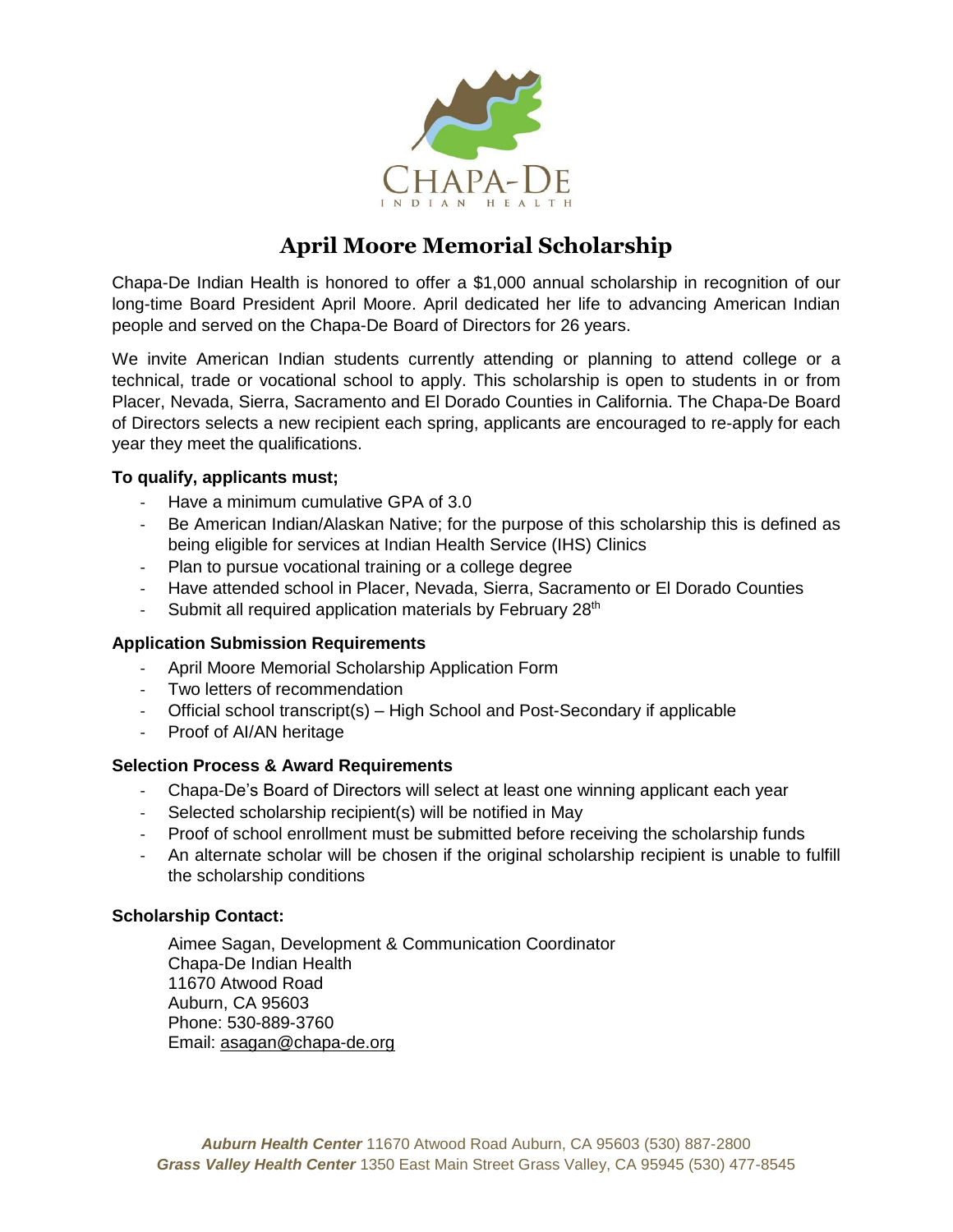



## **Scholarship Application Form**

Chapa-De Indian Health is honored to offer a \$1,000 scholarship in memory of our long-time Board President April Moore. Requirements include 3.0 cumulative GPA, from or attending school in Placer, Nevada, Sierra, Sacramento or El Dorado County in California, American Indian/Alaskan Native heritage and plans to pursue vocational training or a college degree. Please complete the form below and attach two letters of recommendation, official school transcript (high school and post-secondary school if applicable) and proof of AI/AN heritage.

| First Name:                                                                 | MI: | Last Name:                          |           |  |
|-----------------------------------------------------------------------------|-----|-------------------------------------|-----------|--|
| <b>Mailing Address:</b>                                                     |     |                                     |           |  |
| City:                                                                       |     | State:                              | Zip Code: |  |
| Phone Number:                                                               |     | Date of Birth:                      |           |  |
| Name of Your High School:                                                   |     |                                     |           |  |
| High School City & State                                                    |     | <b>High School Graduation Date:</b> |           |  |
| Name of college/trade school you are currently attending or plan to attend: |     |                                     |           |  |
| College/Trade School City & State                                           |     |                                     |           |  |
| What program or major will you pursue?                                      |     |                                     |           |  |
| Have you been accepted into this<br>program/school?                         |     | <b>Start Date:</b>                  |           |  |
| What is your career goal?                                                   |     |                                     |           |  |
|                                                                             |     |                                     |           |  |
|                                                                             |     |                                     |           |  |
|                                                                             |     |                                     |           |  |